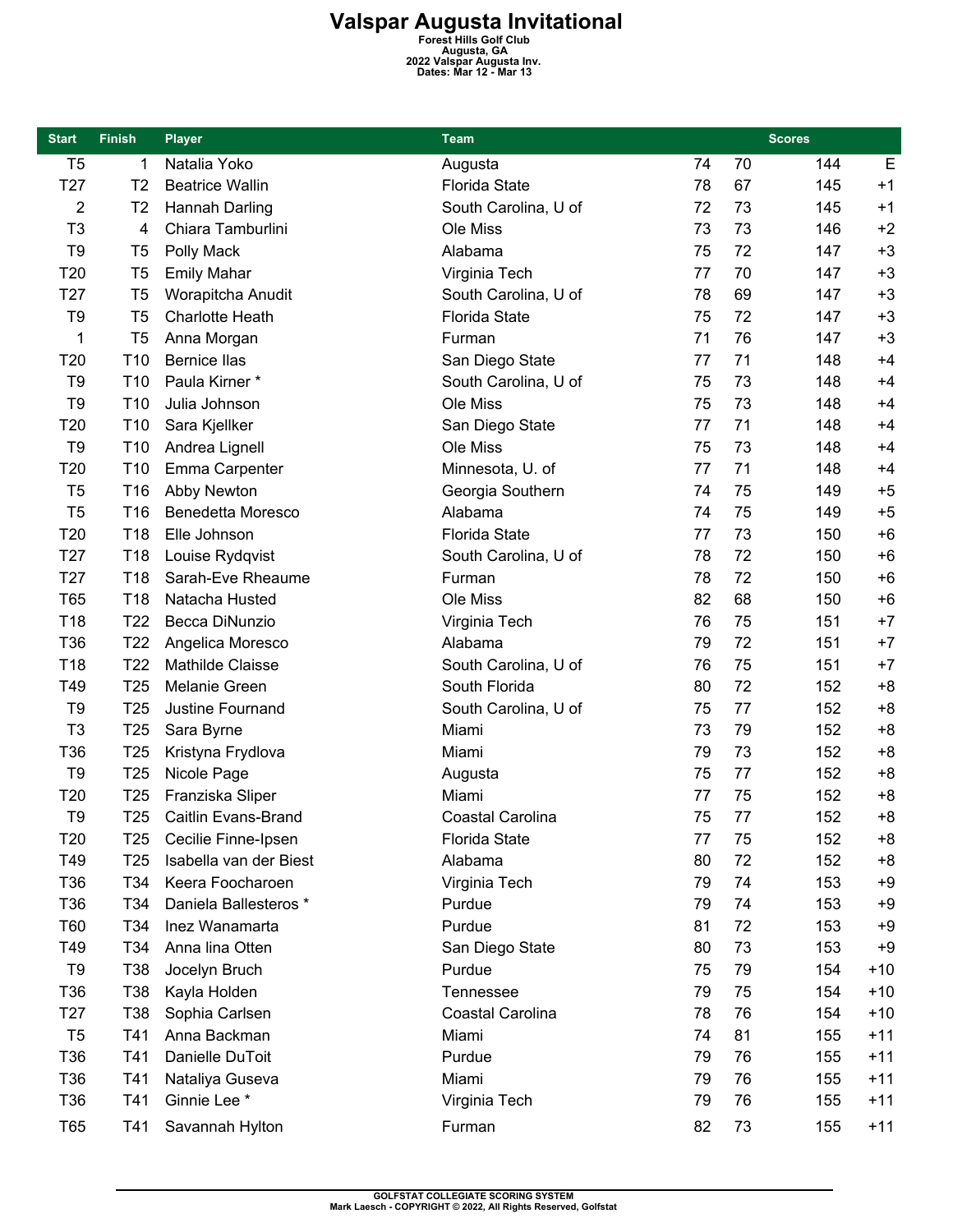## **Valspar Augusta Invitational**<br>
Forest Hills Golf Club<br>
Augusta, GA<br>
<sup>2022 Valspar Augusta Inv.<br>
Dates: Mar 12 - Mar 13</sup>

| <b>Start</b>    | <b>Finish</b>   | <b>Player</b>          | <b>Team</b>          | <b>Scores</b> |    |     |       |
|-----------------|-----------------|------------------------|----------------------|---------------|----|-----|-------|
| T65             | T46             | Chloe Holder           | Augusta              | 82            | 74 | 156 | $+12$ |
| T36             | T46             | Thitapa Pakdeesettakul | Purdue               | 79            | 77 | 156 | $+12$ |
| T60             | T46             | Juliana Camargo *      | South Florida        | 81            | 75 | 156 | $+12$ |
| T <sub>27</sub> | T46             | Napabhach Boon-In      | Augusta              | 78            | 78 | 156 | $+12$ |
| T73             | T46             | Vanessa Gilly          | Tennessee            | 83            | 73 | 156 | $+12$ |
| T49             | T46             | Ashley Kozlowski       | Purdue               | 80            | 76 | 156 | $+12$ |
| T80             | T46             | Mikayla Bardwell       | Tennessee            | 85            | 71 | 156 | $+12$ |
| T49             | T46             | Ellen Hutchinson-Kay   | Ole Miss             | 80            | 76 | 156 | $+12$ |
| T65             | T46             | <b>Tiffany Arafi</b>   | Coastal Carolina     | 82            | 74 | 156 | $+12$ |
| T49             | T <sub>55</sub> | Jenjira Jinangkul      | Coastal Carolina     | 80            | 77 | 157 | $+13$ |
| T <sub>27</sub> | T <sub>55</sub> | Amelia Williamson      | Florida State        | 78            | 79 | 157 | $+13$ |
| T73             | T <sub>55</sub> | Alyssa Montgomery      | Virginia Tech        | 83            | 74 | 157 | $+13$ |
| T65             | <b>T55</b>      | Nicole Whiston *       | Tennessee            | 82            | 75 | 157 | $+13$ |
| T60             | T <sub>55</sub> | Morgan Baxendale       | South Florida        | 81            | 76 | 157 | $+13$ |
| T49             | T <sub>55</sub> | Kennedy Carroll        | Augusta              | 80            | 77 | 157 | $+13$ |
| T49             | <b>T55</b>      | Symone Henriques       | Virginia Tech        | 80            | 77 | 157 | $+13$ |
| T83             | T62             | Mia Kness              | Georgia Southern     | 87            | 72 | 159 | $+15$ |
| T77             | T62             | Geraldine Wong         | Minnesota, U. of     | 84            | 75 | 159 | $+15$ |
| T65             | T62             | Joanne Free            | Minnesota, U. of     | 82            | 77 | 159 | $+15$ |
| T <sub>27</sub> | <b>T65</b>      | Kyra Cox               | Furman               | 78            | 82 | 160 | $+16$ |
| T49             | <b>T65</b>      | Lea Dawson             | Memphis              | 80            | 80 | 160 | $+16$ |
| T73             | <b>T65</b>      | Sophia Burnett         | Furman               | 83            | 77 | 160 | $+16$ |
| T60             | T65             | Sarah Edwards          | Alabama              | 81            | 79 | 160 | $+16$ |
| T49             | T65             | Anika Sato             | San Diego State      | 80            | 80 | 160 | $+16$ |
| T60             | <b>T65</b>      | Kyrsten Shawah*        | Virginia Tech        | 81            | 79 | 160 | $+16$ |
| T36             | <b>T65</b>      | <b>Bailey Davis</b>    | Tennessee            | 79            | 81 | 160 | $+16$ |
| T <sub>27</sub> | T72             | Kaylah Williams*       | <b>Florida State</b> | 78            | 83 | 161 | $+17$ |
| T65             | T72             | McKinley Cunningham *  | Ole Miss             | 82            | 79 | 161 | $+17$ |
| T87             | T72             | Leonor Medeiros        | South Florida        | 89            | 72 | 161 | $+17$ |
| T36             | T72             | <b>Grace Curran</b>    | Minnesota, U. of     | 79            | 82 | 161 | $+17$ |
| T49             | T72             | Julia Matzat           | Memphis              | 80            | 81 | 161 | $+17$ |
| T73             | 77              | Kaysie Harrelson       | Georgia Southern     | 83            | 79 | 162 | $+18$ |
| T77             | 78              | <b>Hadley Walts</b>    | Tennessee            | 84            | 79 | 163 | $+19$ |
| T80             | T79             | Victoria England       | Memphis              | 85            | 79 | 164 | $+20$ |
| <b>T65</b>      | T79             | Estibaly Garcia Rubio  | San Diego State      | 82            | 82 | 164 | $+20$ |
| T83             | 81              | Petra Duran *          | Augusta              | 87            | 78 | 165 | $+21$ |
| <b>T77</b>      | T82             | Leah Herzog            | Minnesota, U. of     | 84            | 83 | 167 | $+23$ |
| T85             | T82             | Sarunchana Rattanasin  | Georgia Southern     | 88            | 79 | 167 | $+23$ |
| 89              | T82             | Alexandra Stevenson    | Georgia Southern     | 90            | 77 | 167 | $+23$ |
| T87             | T82             | Ana Maria Barriga      | South Florida        | 89            | 78 | 167 | $+23$ |
| T85             | 86              | Ashley Zagers          | South Florida        | 88            | 80 | 168 | $+24$ |
| 82              | 87              | Caroline Crumrine *    | Furman               | 86            | 83 | 169 | $+25$ |
| 90              | 88              | Sara Sarrion           | Coastal Carolina     | 93            | 78 | 171 | $+27$ |